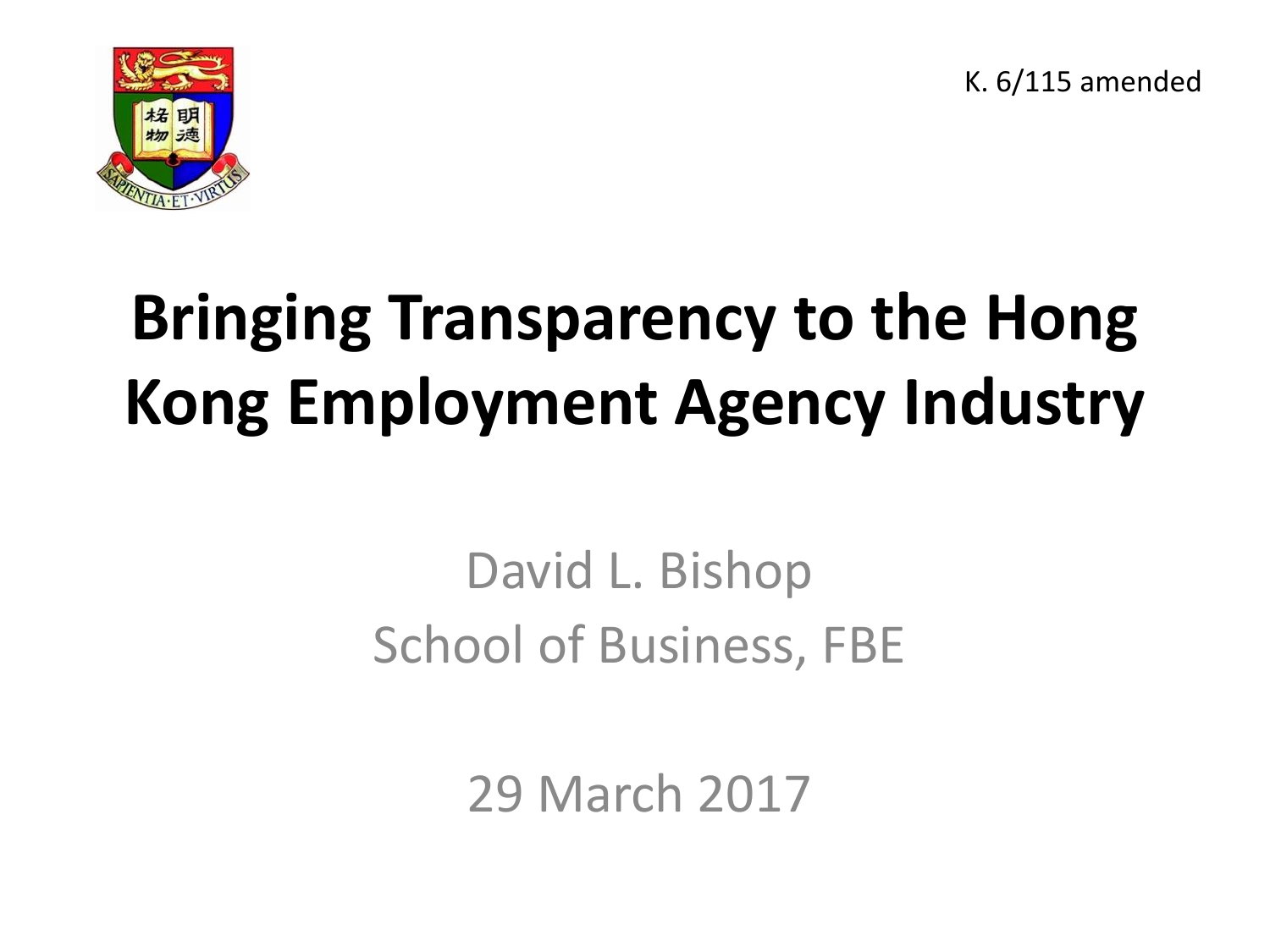## **Summary of the Impact**

• This KE project focused on bringing transparency to the employment agency industry in Hong Kong and abroad. We partnered with several external organizations and governments to establish standards for proper and ethical agency behavior, and created Hong Kong's first online platform whereby employment agencies can be transparently listed, their services rated, and customers can provide public feedback about their experience. By increasing ethical standards for, and transparency in, the employment agency industry, we are starting to see a shift toward more ethical and legal behavior throughout the industry.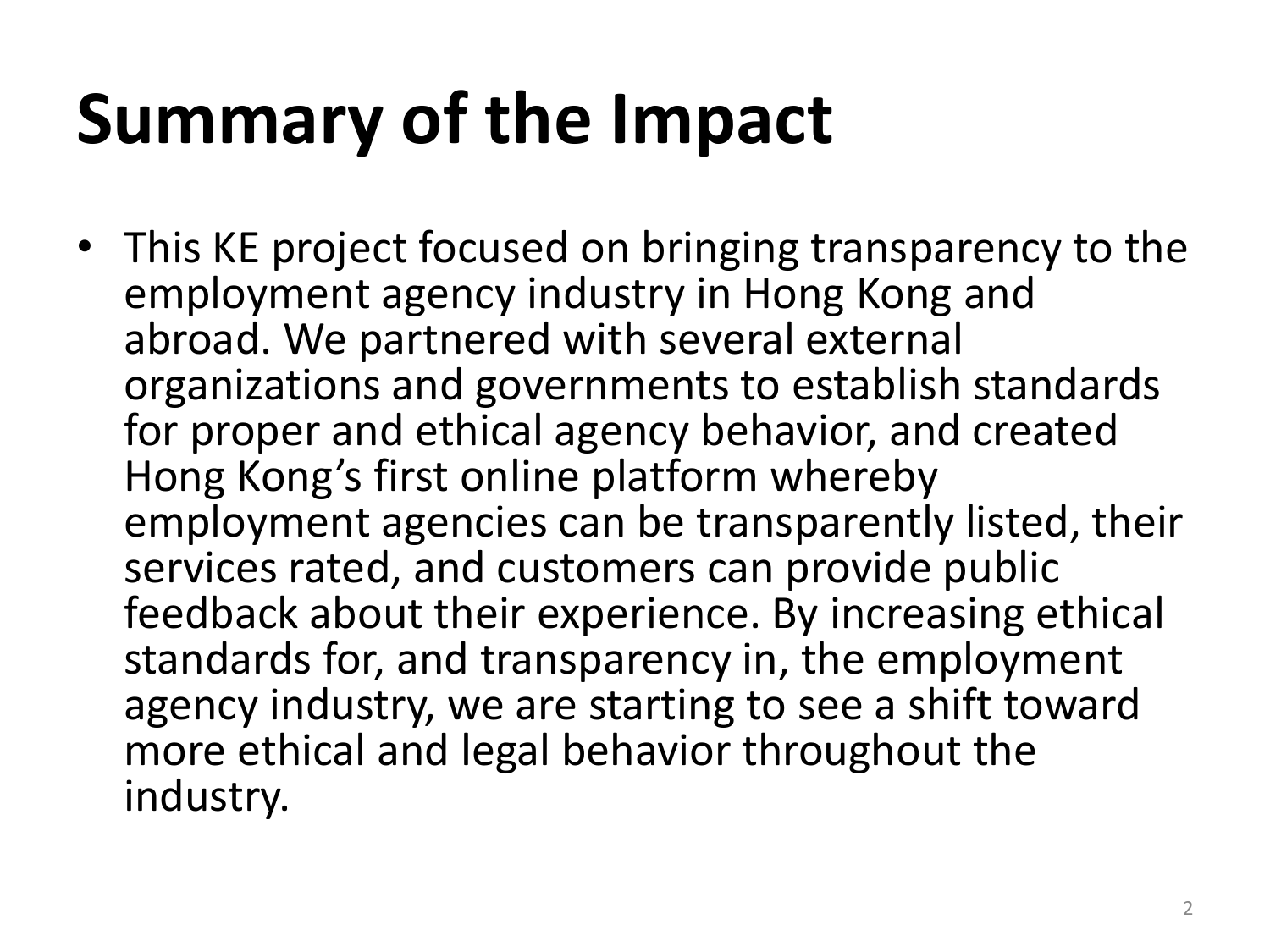- Hong Kong's employment agency industry has been criticized worldwide for its unfair, unethical, and often illegal business practices. The industry overall is very fragmented and difficult to police, making it hard for the Hong Kong government to properly enforce existing regulations. This has been a huge burden on the HK people, as foreign governments, NGOs, and media outlets consistently criticize the HK government's lack of proper enforcement of this industry.
- We spent months researching the employment agency industry, including the identification of all agencies in Hong Kong that are specifically focused on foreign domestic workers. We then aggregated that information and created Hong Kong's first online platform for researching and commenting about Hong Kong agencies.
- We also consulted NGOs (including the IOM) and governments, providing suggestions in their development of professional standards and codes of practice for employment agencies.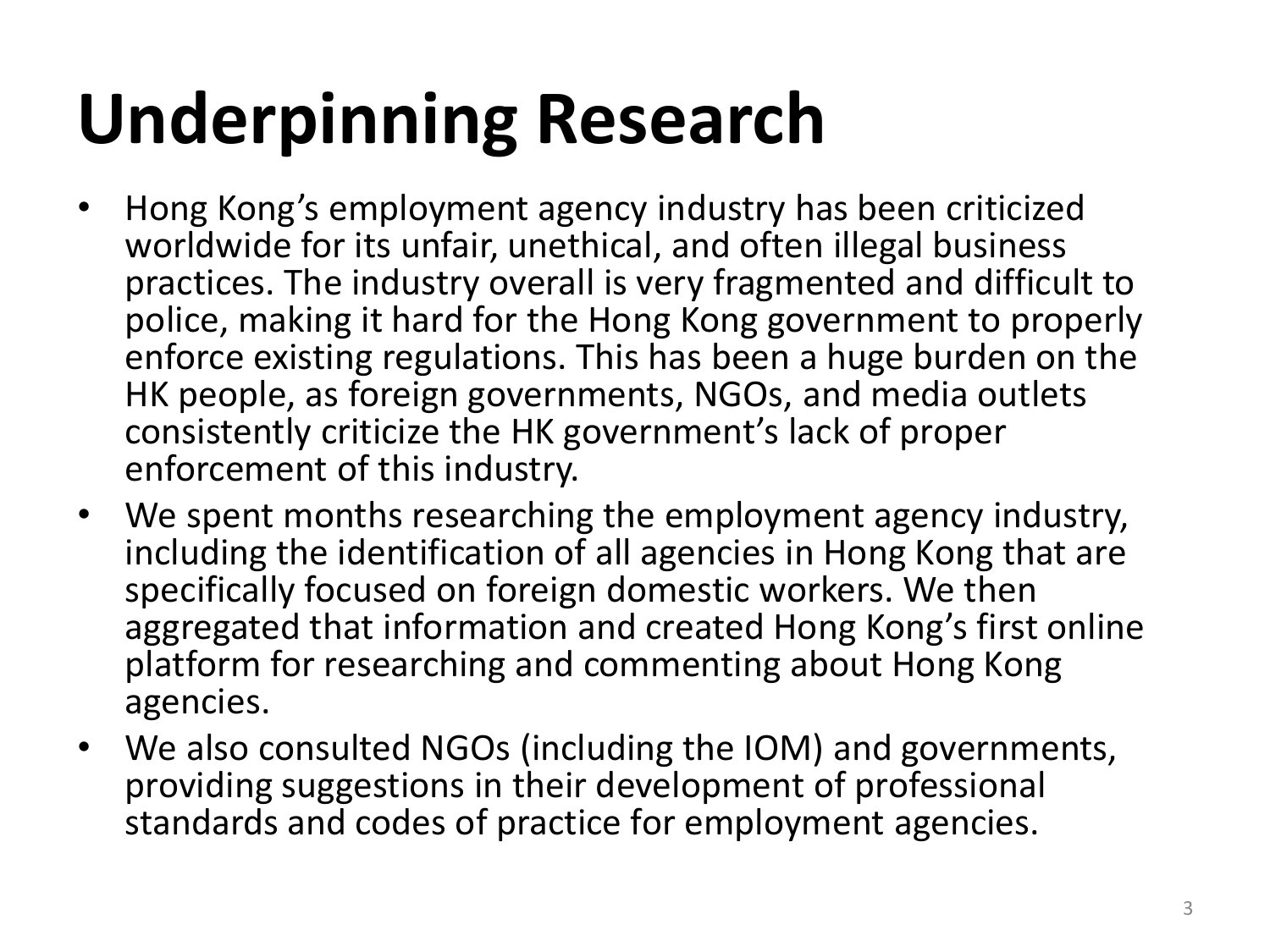2. The research and work was undertaken from Sept 2015 and is currently ongoing. Mr. Bishop is one of Hong Kong's foremost experts in issues relating to the HK employment agency industry.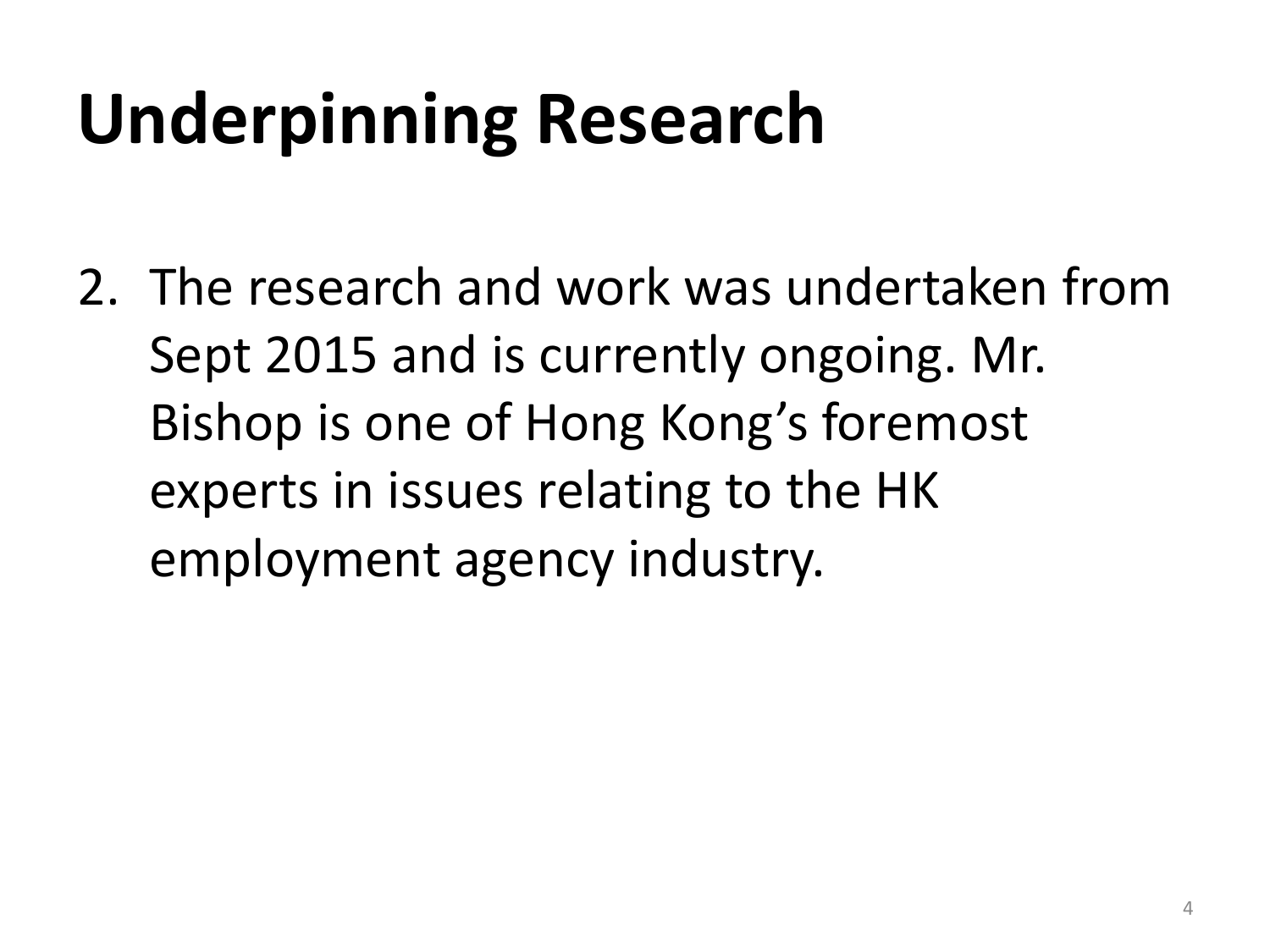3. The Hong Kong employment agency industry has received significant scrutiny over the past few years. The industry is seen both in HK and abroad as the primary facilitator of human trafficking and bonded labor in HK. As a result, foreign governments and NGOs have criticized our EA industry for its unethical and illegal practices, and the HK government is desperately trying to figure out ways to better regulate and police the industry. The UN and other governments – including both HK and Indonesia – are also currently working to produce ethical codes of conduct for the agency industry. Mr. Bishop's work will assist these NGOs and governments in producing effective codes of conduct, and will also provide transparency to workers and employers who utilize agencies to facilitate the migrant worker hiring process.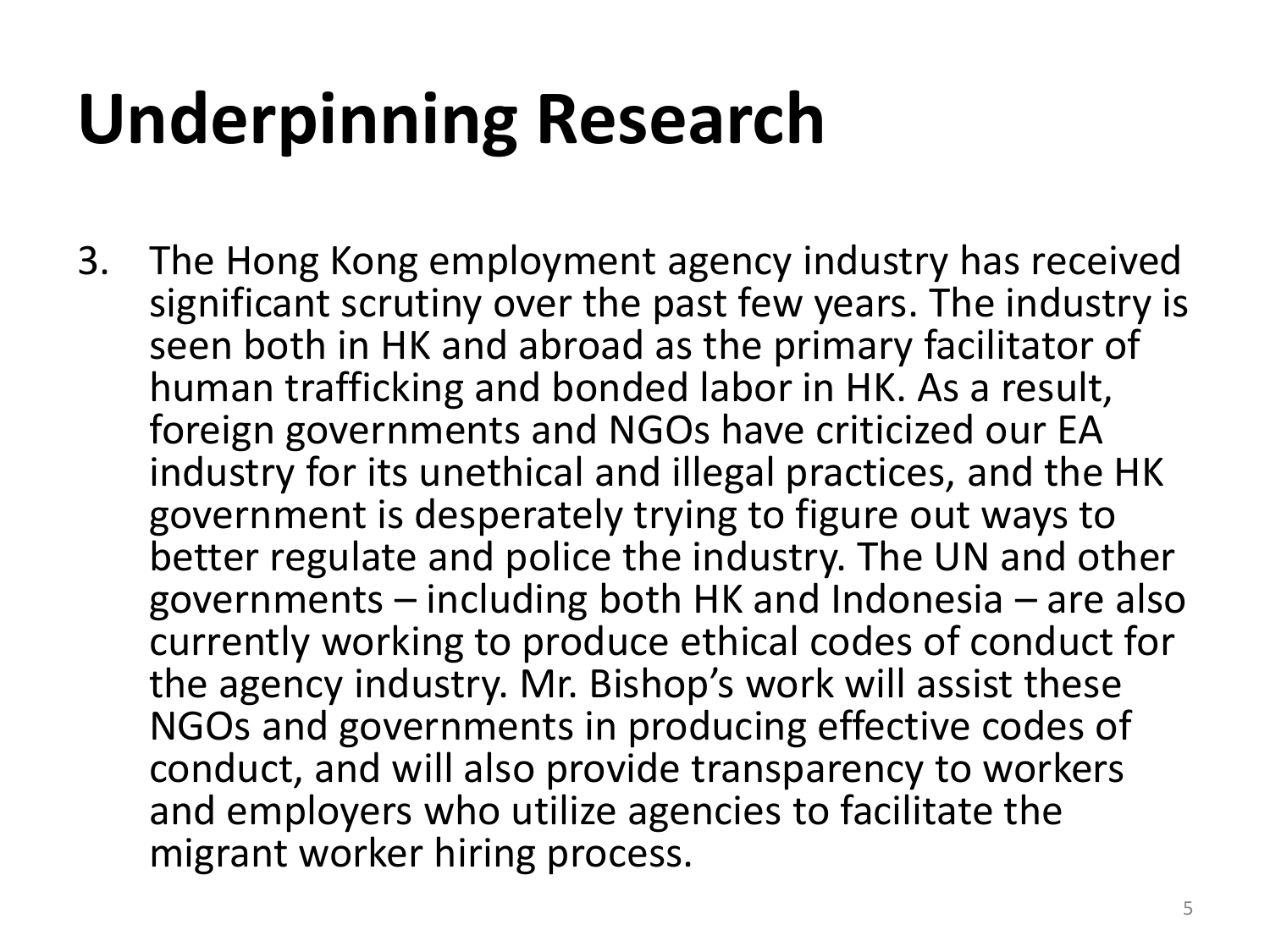4. This work is innovative because no one has ever attempted to address the entire migrant worker employment agency industry at one time. Mr. Bishop's work focuses on the industry as a whole, attempting to create market-based solutions where regulatory and government processes have previously failed. Mr. Bishop's online agency platform is the first of it's kind, not only in HK, but in the entire region. His platform is also the most comprehensive source of agency information in HK, meaning his team knows as much about the agencies in HK as the government that accredits them. By adjusting incentives and creating more transparency for the industry, as well as helping governments know how best to engage and regulate agencies, Mr. Bishop hopes his work will help to eliminate what is currently one of HK's largest black market industries.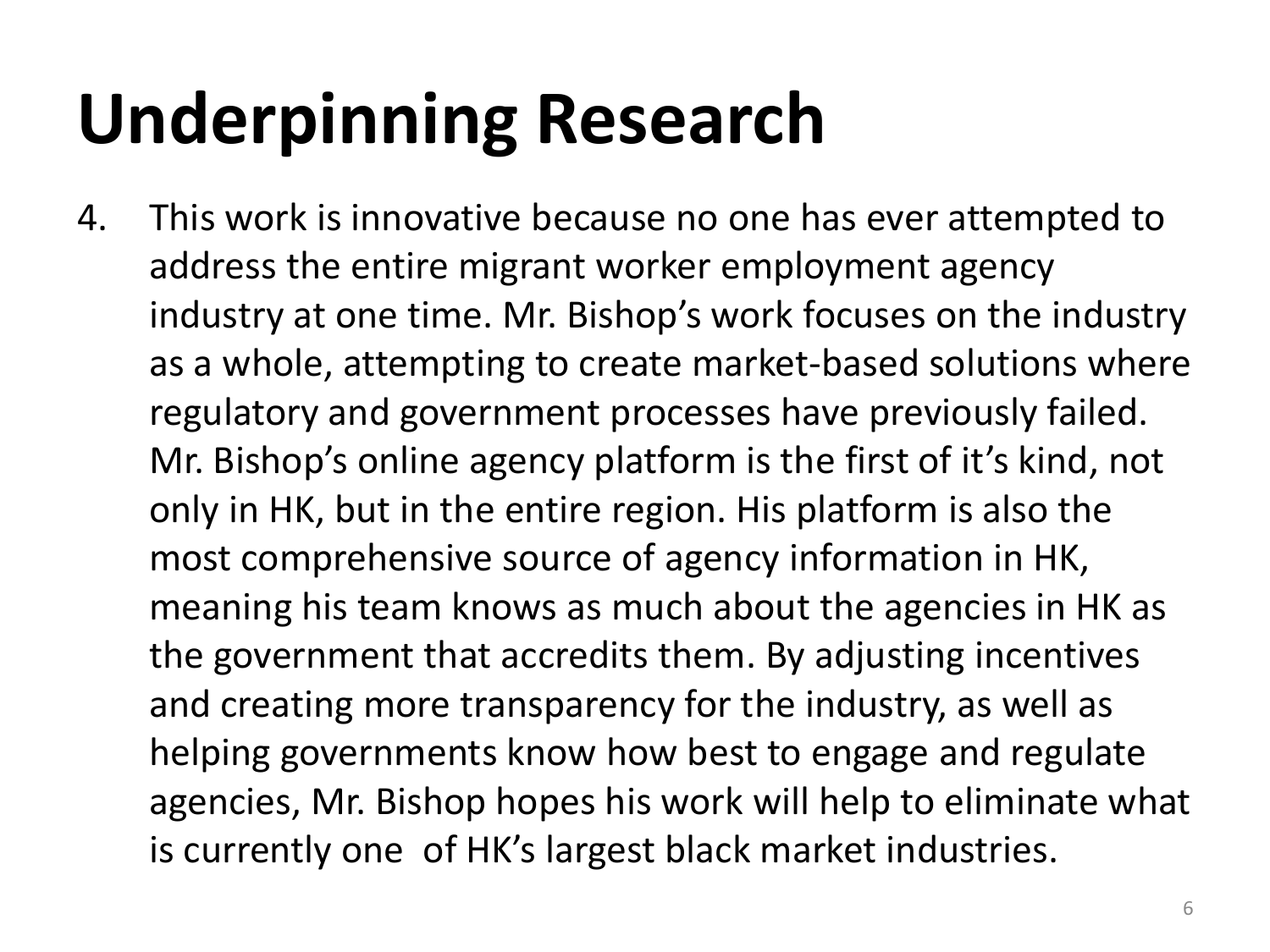5. Our research has shown that over 70% of HK employment agencies working with migrant workers are either directly or indirectly engaging in illegal business practices. The HK government has long denied that HK agencies were directly engaging in illegal behavior, but this research clearly shows that to be inaccurate. We can also show that the vast majority of HK people want more regulation of agencies. Finally, we have provided the first comprehensive, online resource for finding, rating, and commenting on employment agencies in HK. Our hope is that this comprehensive resource becomes a benefit to bother employers and workers alike, providing enhanced transparency and ethical competition within the marketplace.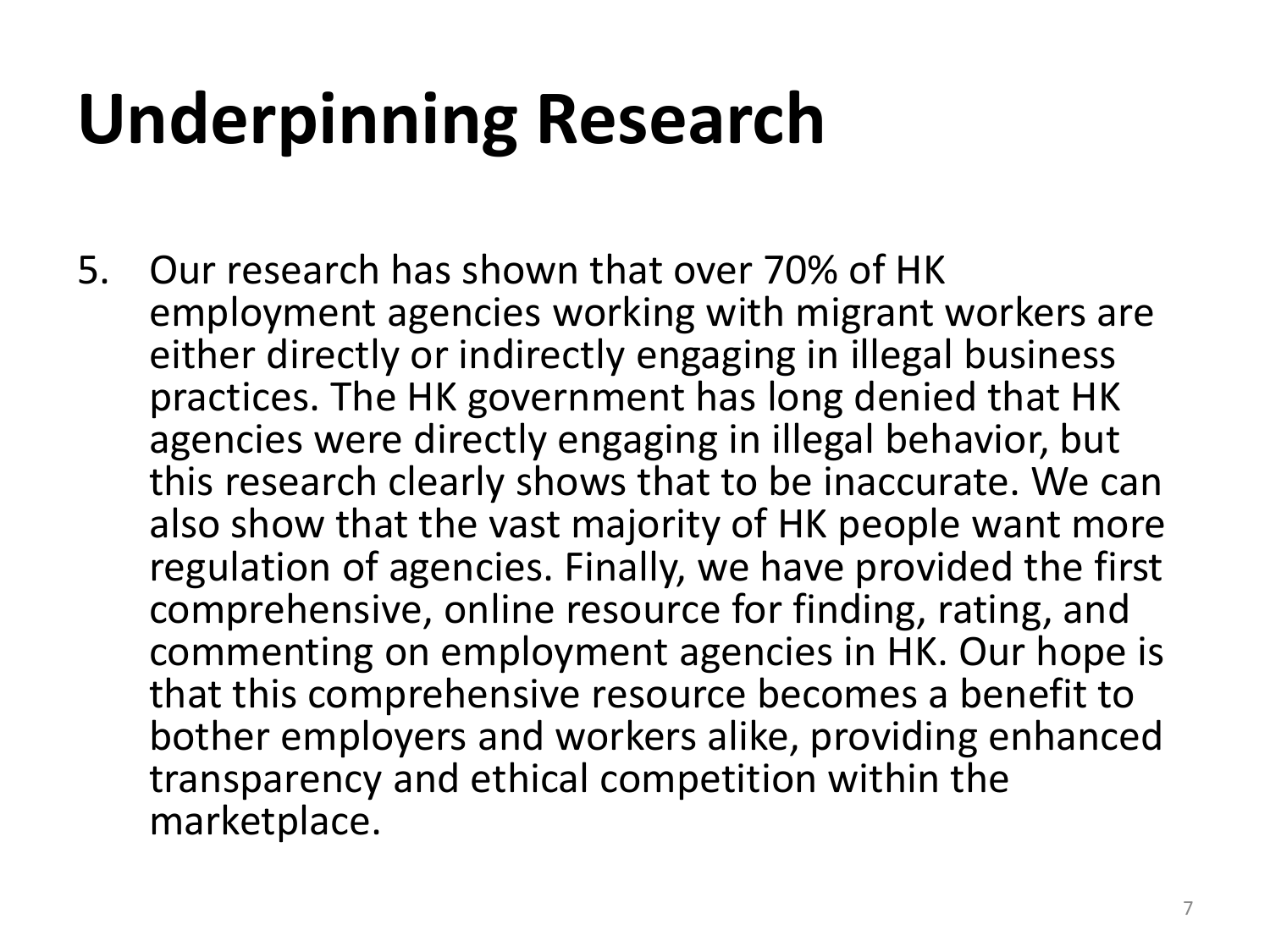#### **Engagement**

#### **1. External Engagement**

- Mr. Bishop and his students collaborated with a number of different organizations to facilitate the building of our platform, and in conducting our agency research. Many NGOs helped us find people who were willing to engage in agency investigations during their weekend spare time. And a computer programmer very kindly agreed to help develop the online platform for us.
- Mr. Bishop met with several NGO and government leaders including HK's Director of the Labour Department and Director for Immigration – to discuss agency practices. Mr. Bishop also participated in multiple news stories (mostly behind the scenes) to help provide evidence of agency illegal behavior.
- Our online platform is available for anyone in the public to use, and allows anyone to anonymously rate or comment on agency practices. Through that process, we are also collecting information about agency practices that are hidden from the public (e.g., information on illegal practices like withholding passports). We plan to share that information with government agencies and NGOs to help in their agency policing efforts.
- Mr. Bishop and his students have produced a number of videos and other learning materials to help educate the public about unethical agency practices.
- Mr. Bishop and his students run a Facebook page that has nearly 100,000 active users relating to migrant worker job placement in Hong Kong. Via their administration of this Facebook page, Mr. Bishop and his students are able to help police unethical employment practices, and disseminate important legal and rights-related information to both workers and employers in HK.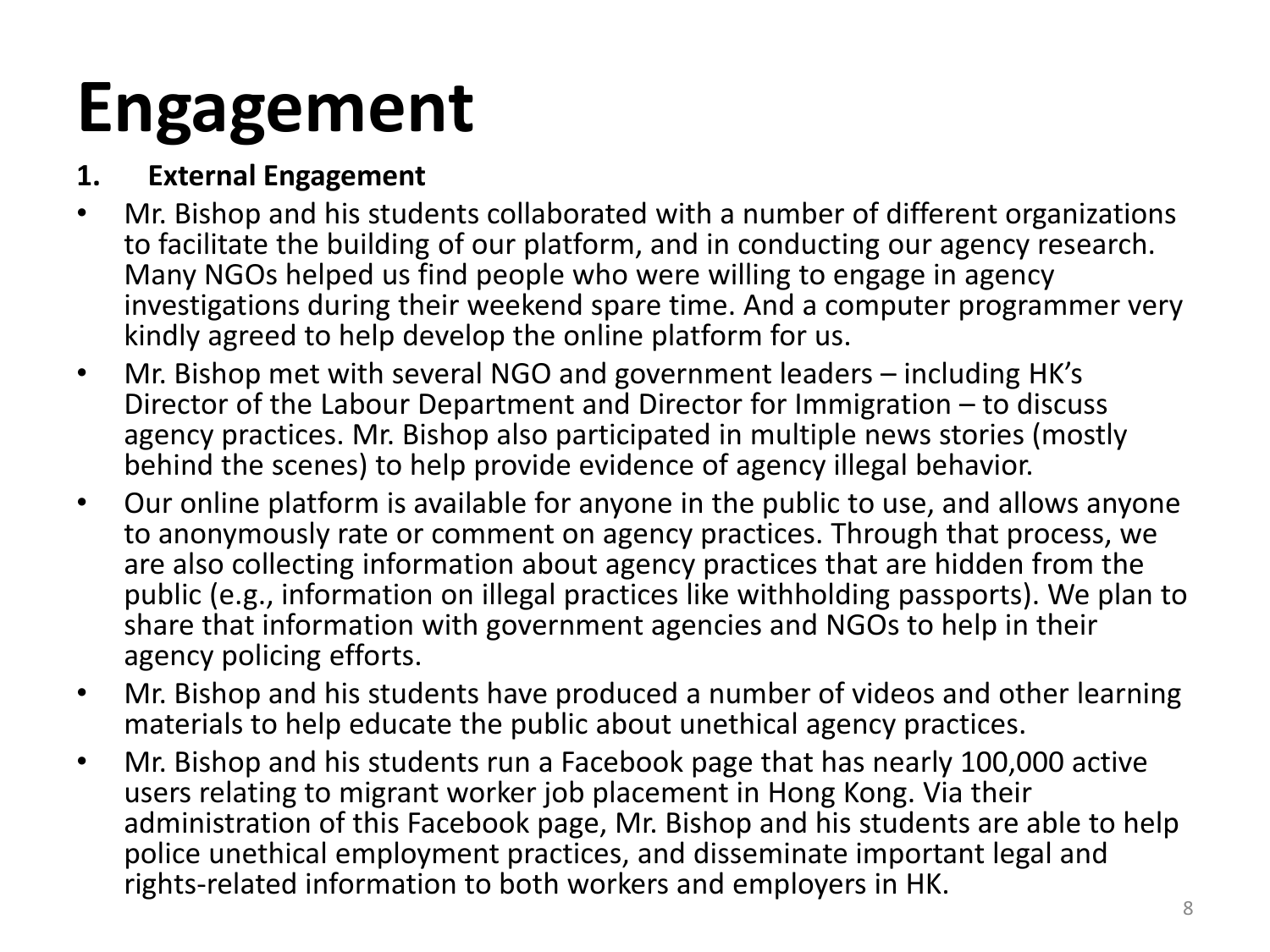#### **Engagement**

#### **2. External Partners**

- Multiple labor organizations and NGOs focusing on migrant worker issues, particularly to help with our agency research
- Journalists in both local and international media outlets
- Multiple different governments, including Hong Kong, the Philippines, Indonesia
- The United Nations through the International Organization for Migration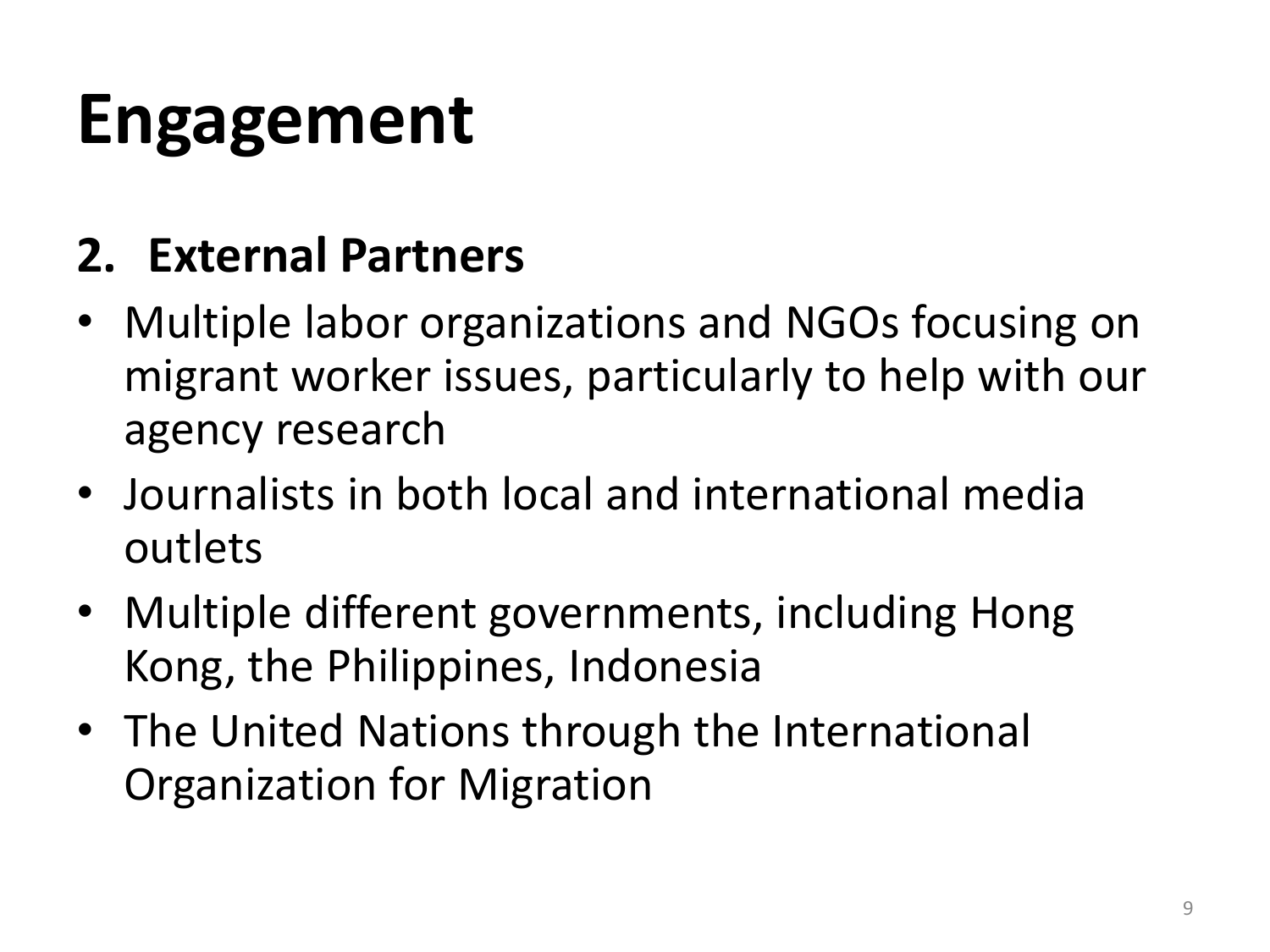#### **Engagement**

**3. Innovativeness** of the engagement approach

Our engagement approach was extremely innovative because we approached the program from a marketbased perspective. Many organizations have tried to police or regulate the agency industry, but no one had ever approached it using a technology-driven market solution. We allowed multiple different stakeholders – who often oppose each other under normal conditions to work together to achieve a common purpose: the effective monitoring and regulation of the employment agency industry.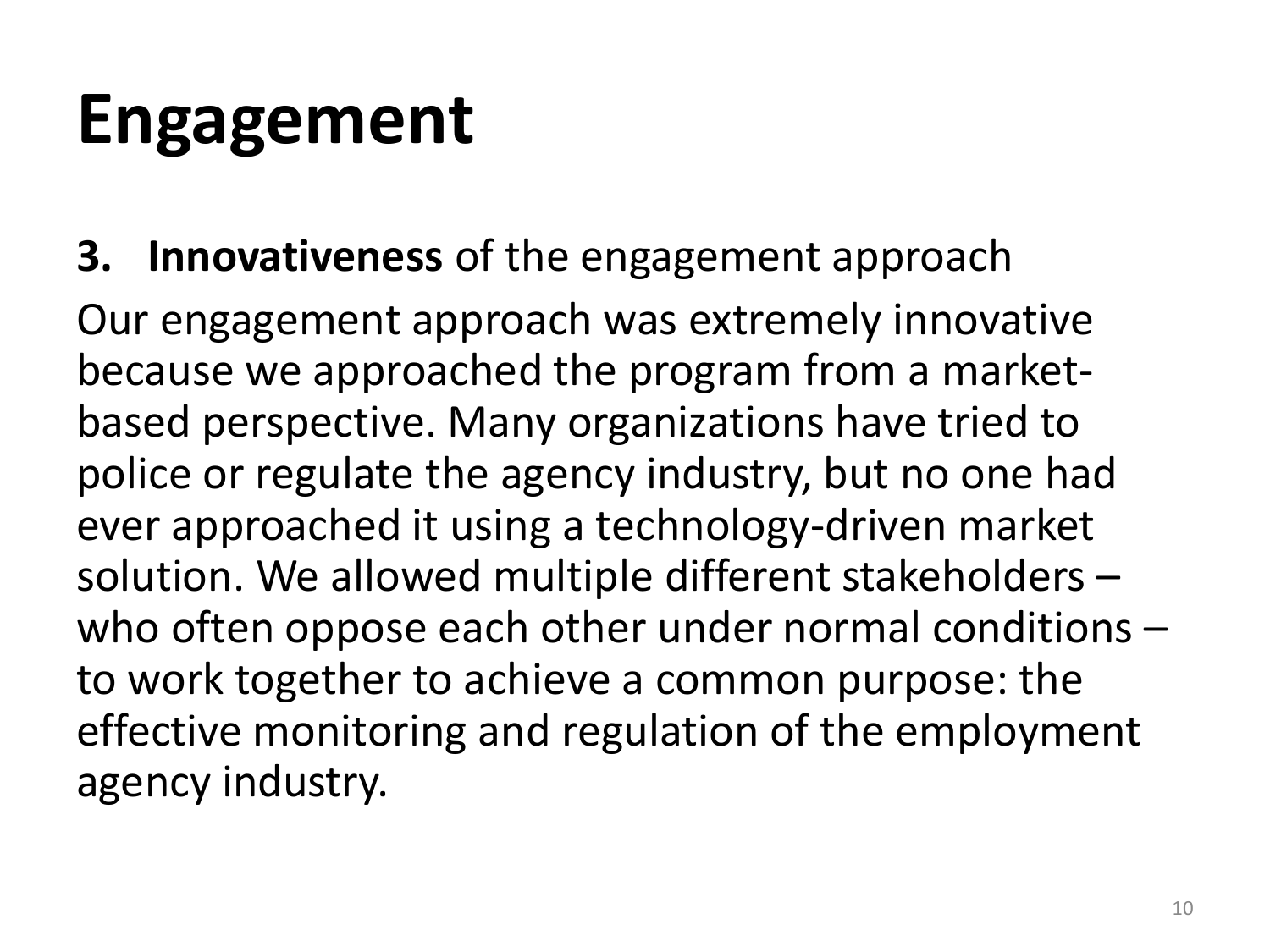#### **Impacts Achieved**

#### **1. Beneficiaries**

Many people will benefit from this work. It is estimated that every year that employment agency industry steals about HK\$700 million from domestic workers via illegal placement fees. This illegal fee structure creates negative incentives all around, which then negatively impacts both the workers and their employers. About 10% of HK's working population are foreign domestic workers, and they account for a huge chunk of HK's GDP, in large part because they allow local women to further their education and join the workforce. About 30% of families in HK employ domestic workers. Accordingly, since these women are such a huge part of HK's economy, by illegally indebting them, agencies are directly and purposefully hurting HK's economy. They are creating instability in the home, increasing worker debt loads, and intentionally misplacing workers with unsuitable employer families.

*By eliminating agency illegal practices, millions of HK people will directly benefit.* Obviously foreign domestic workers and their employers will benefit. But so will HK society – and its economy – as a whole.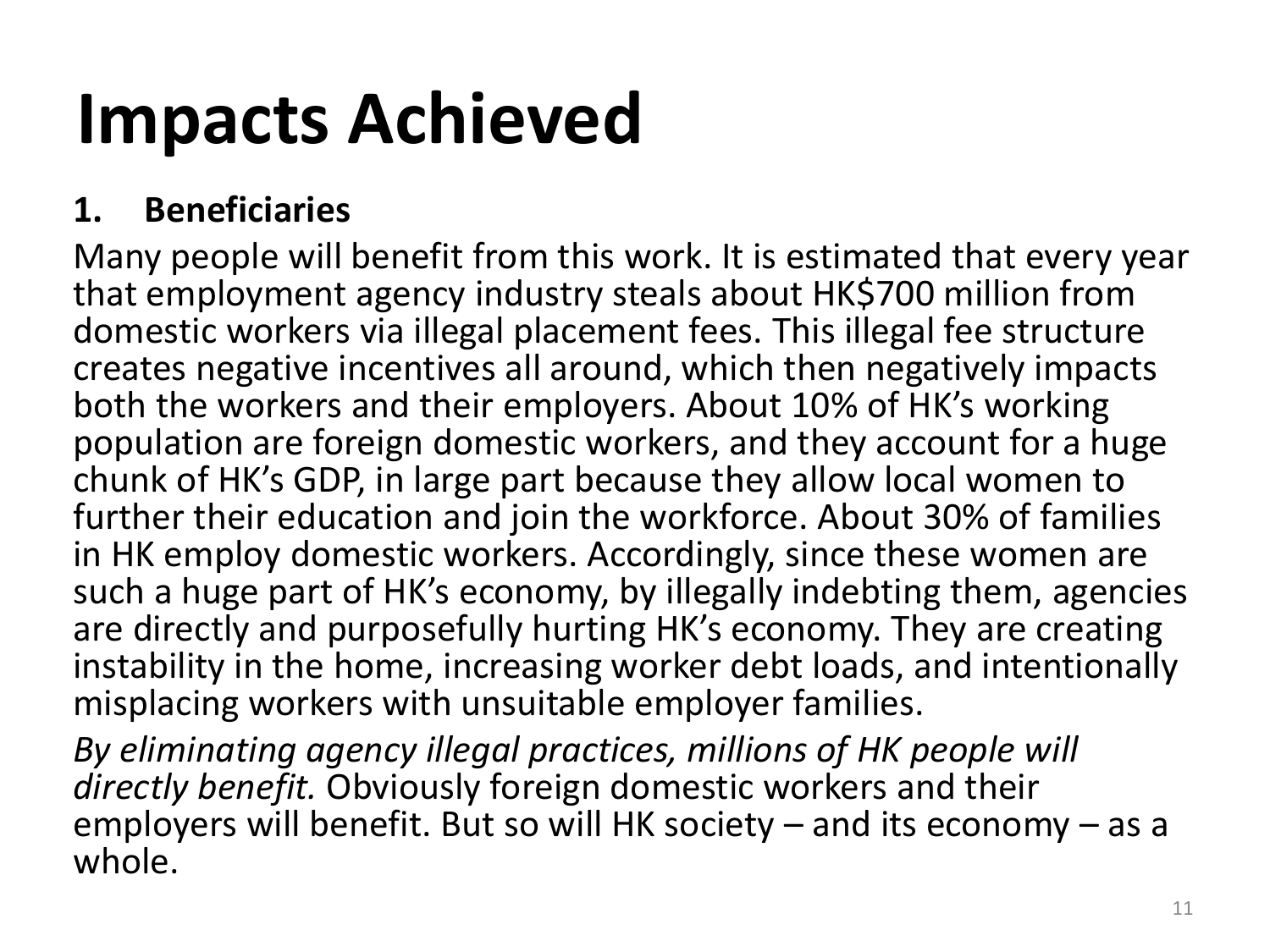#### **Impacts Achieved**

#### **2. Nature and extent of the impact** –

- We were able to successfully launch our online agency platform – the first of its kind in HK and the region, and the most comprehensive source of agency related information around.
- We successfully aided media outlets to publish stories relating to agency industry practices and illegal behavior.
- We created multiple educational videos and other content that can be shared among HK society to help employers and workers understand their rights.
- In May 2017 we plan to host another media/press event to further share some of our student-driven research and education materials.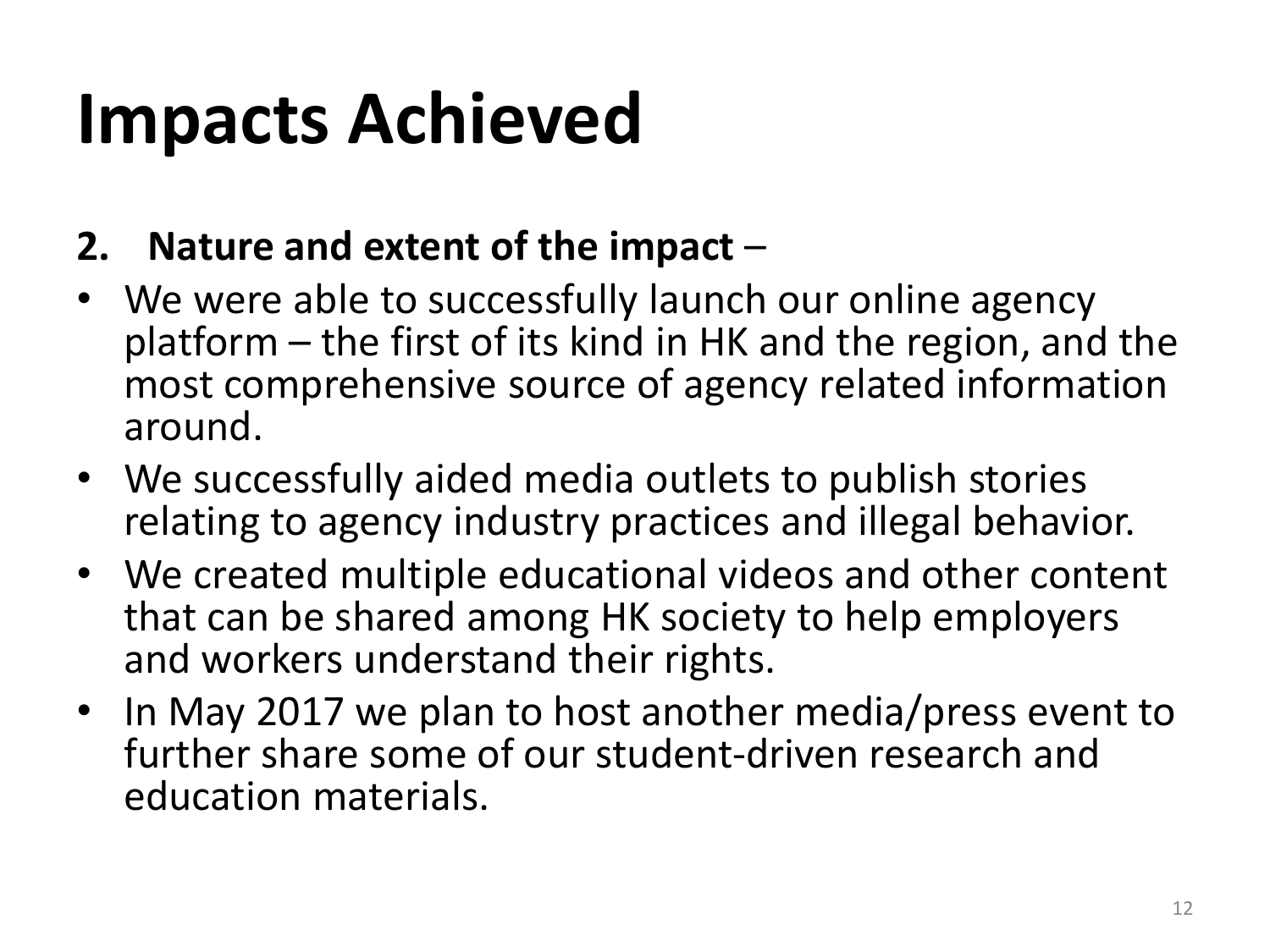#### **Impacts Achieved**

#### **3. Evidence of Impact:**

- Our Facebook page has over 95,000 users, with hundreds added every day.
- We facilitated the creation of news stories that were viewed in countries around the world.
- Our online agency platform is working and is being used by the public to rate agencies.
- The HK government has recently announced that they hope to increase the penalties against agencies that are engaging in the illegal practices highlighted by our research.
- Mr. Bishop consulted the Hong Kong government concerning the drafting of the recently institutionalized Hong Kong Code of Practice for Employment Agencies, including involvement in closed-door, by invitation only meetings with the Director of the Labour Department and the Immigration Department.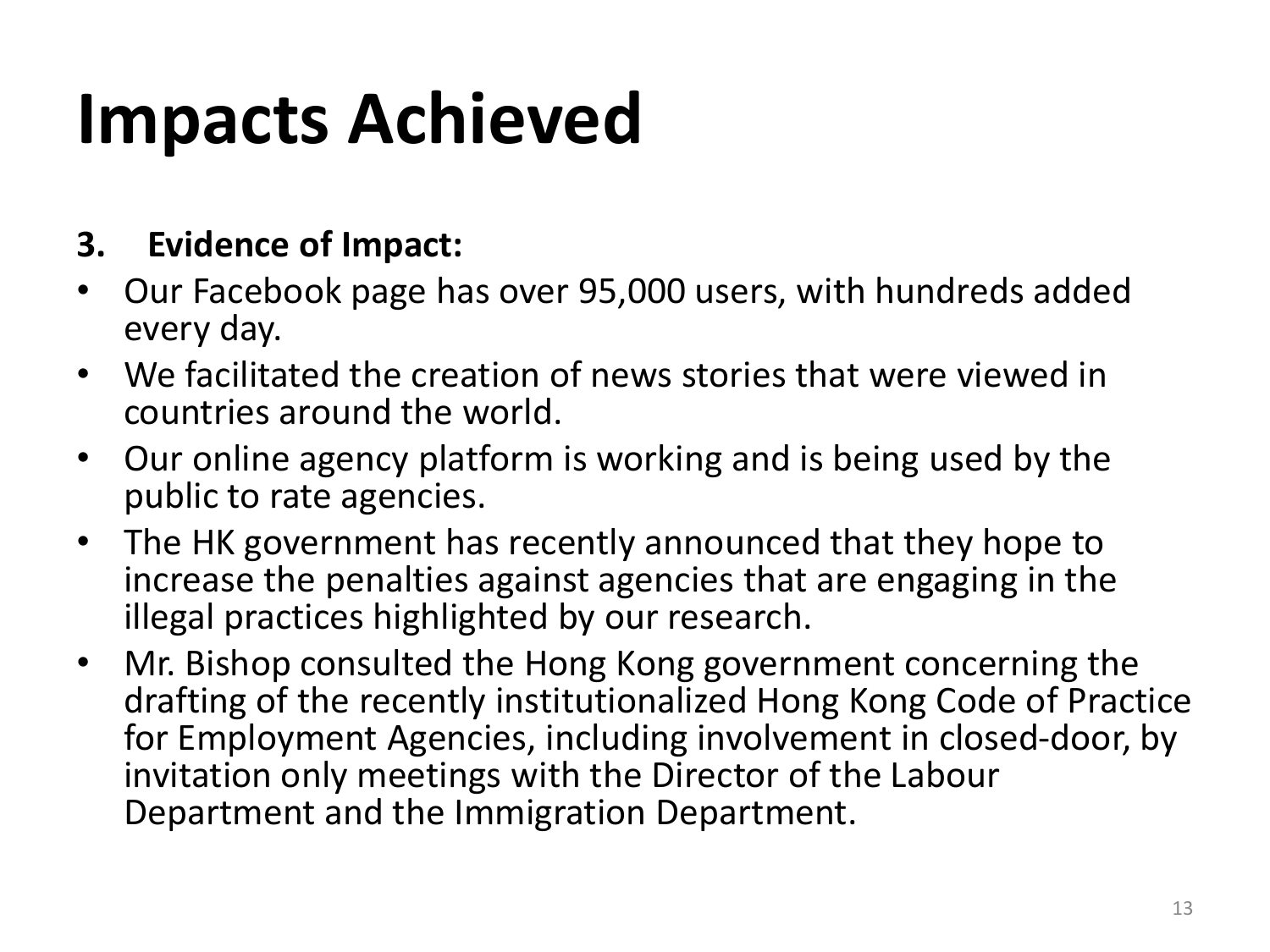#### Our Facebook Group: [Hong Kong domestic helper jobs](https://www.facebook.com/groups/HKDomesticHelperJobs/)  (OFW, FDH)

- Over 95,000 users
- Hundreds of new users added every day
- We have the ability to influence tens of thousands of workers and employers concerning ethical and legal hiring practices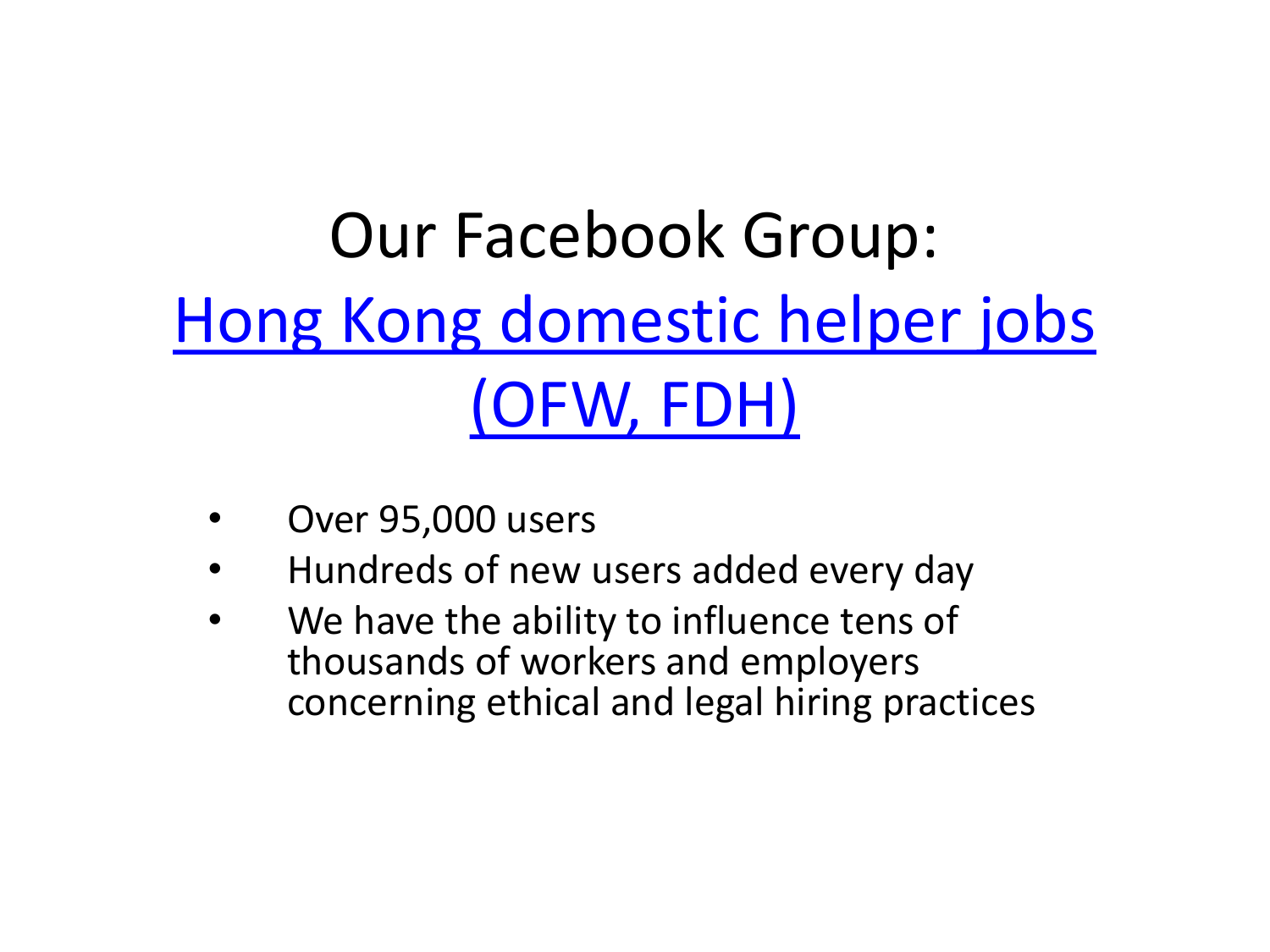# Our Online Agency Platform [www.Migrasia.org](http://www.migrasia.org/)

- HK's most comprehensive source of information about the domestic worker employment agency industry
- Interest from the IOM and other international NGOs to scale the website across different countries in Asia
- Migrasia's **[Facebook page](https://www.facebook.com/Migrasia/)**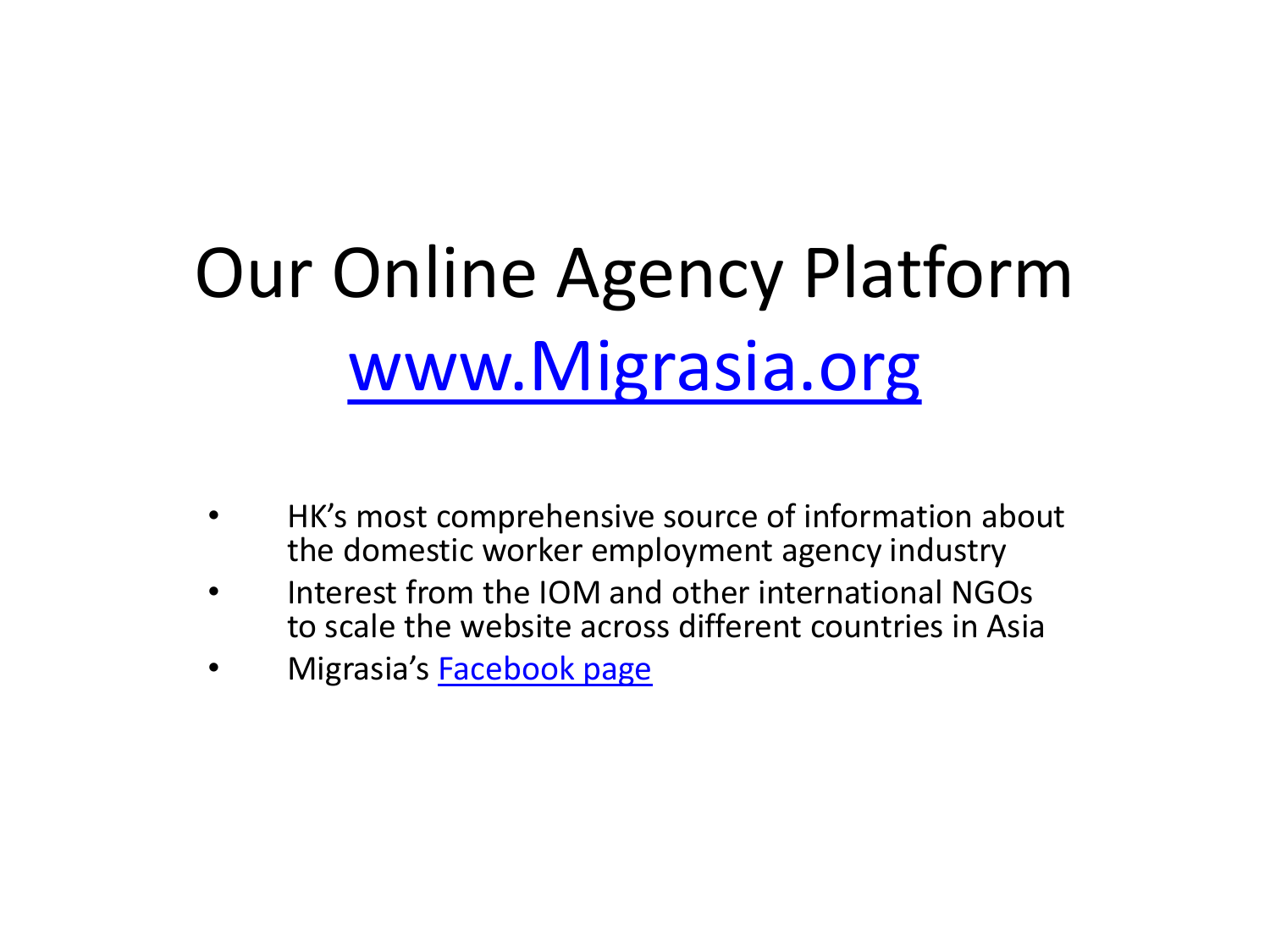Example of media story facilitated by our agency research: [Marginalized Women](http://in.reuters.com/video/2017/03/10/marginalized-women-domestic-helpers-in-h?videoId=371277660&videoChannel=117460) – Domestic helpers in Hong Kong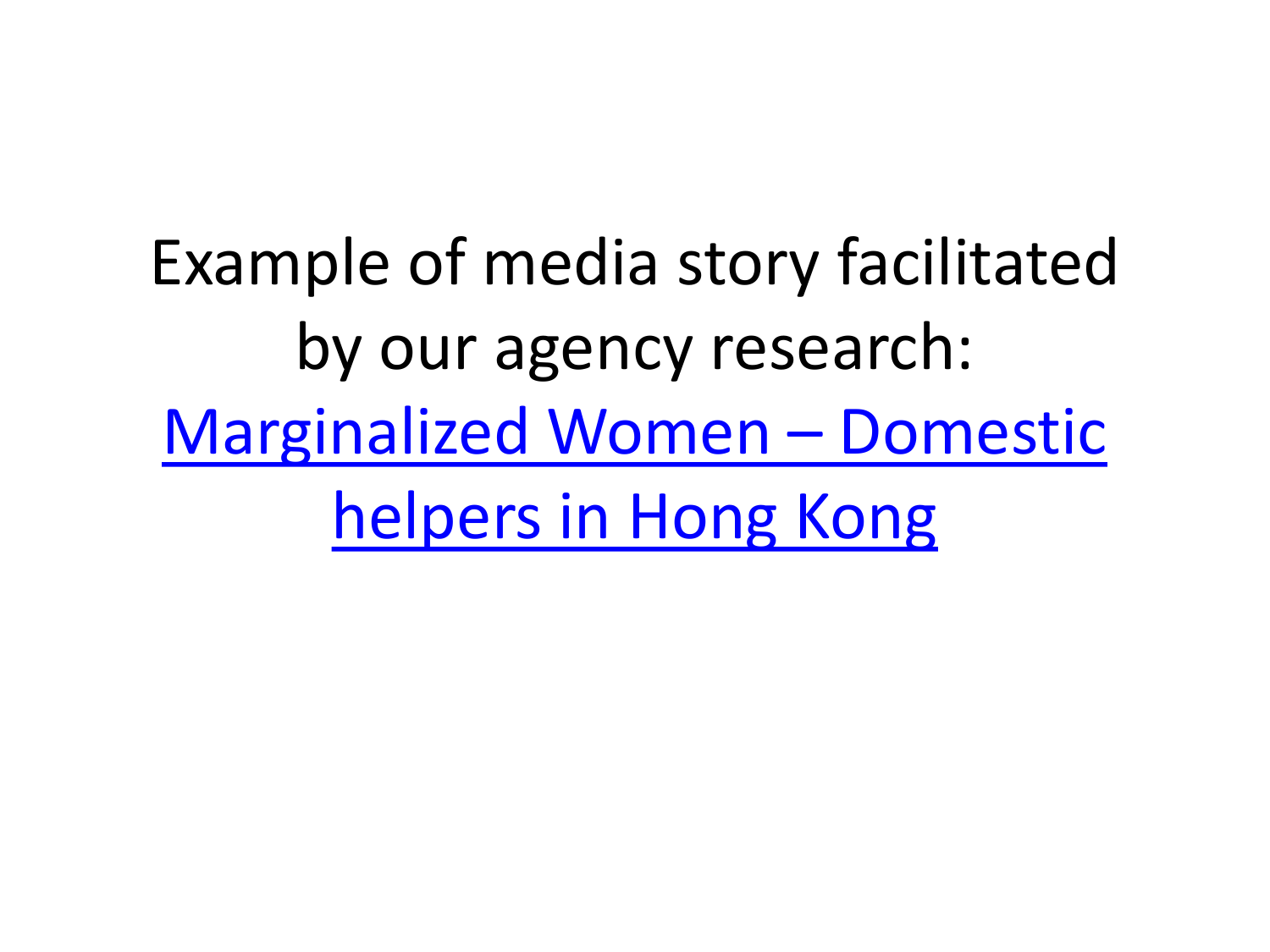# The Hong Kong Code of Practice for Employment Agencies

- The [Code](http://www.gov.hk/en/residents/government/publication/consultation/docs/2016/CoP.pdf)
- Official [Press Release](http://www.info.gov.hk/gia/general/201701/13/P2017011300300.htm) Jan 13, 2017
- SCMP [article](http://www.scmp.com/news/hong-kong/education-community/article/2062047/hong-kong-employment-agencies-risk-losing-their)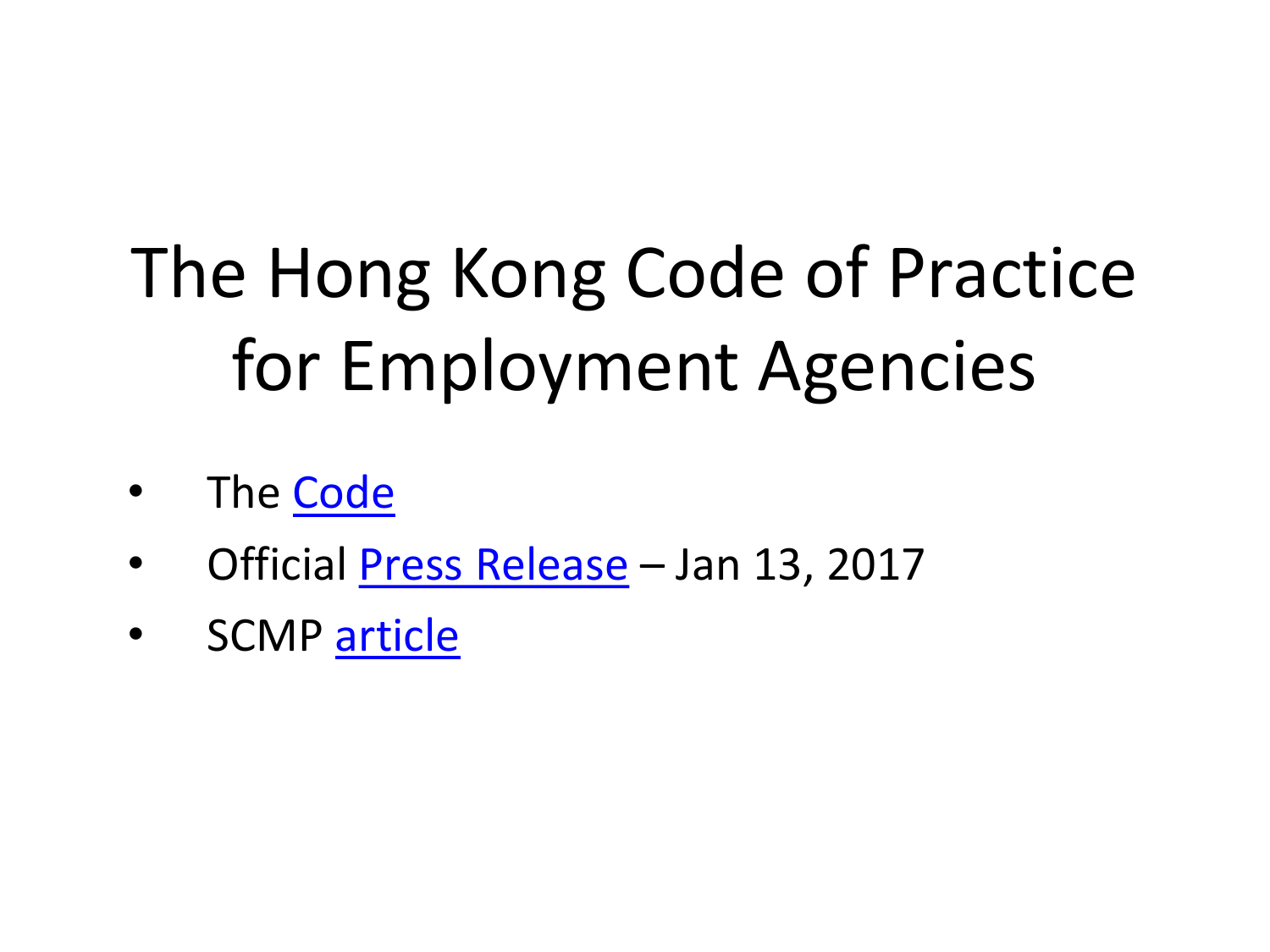#### [Between a Rock and a Hard Place](https://www.youtube.com/watch?v=AwowYd_Ha2c&feature=youtu.be)  左右為難、進退兩難:香港中介盤剝外傭實錄

- This 21 minute movie was released in October 2016 to highlight the illegal business practices that most HK agencies engage in when dealing with foreign domestic workers.
- More information: [here](http://www.fadwu.org/node/217) and [here](https://project-189.org/2016/11/03/between-a-rock-and-a-hard-place-domestic-workers-in-hong-kong/)

\* Note: we were not involved in the making of this film. It is used here to show the timeliness of our work, and to show the significant and negative international media pressure concerning HK's employment agency industry.